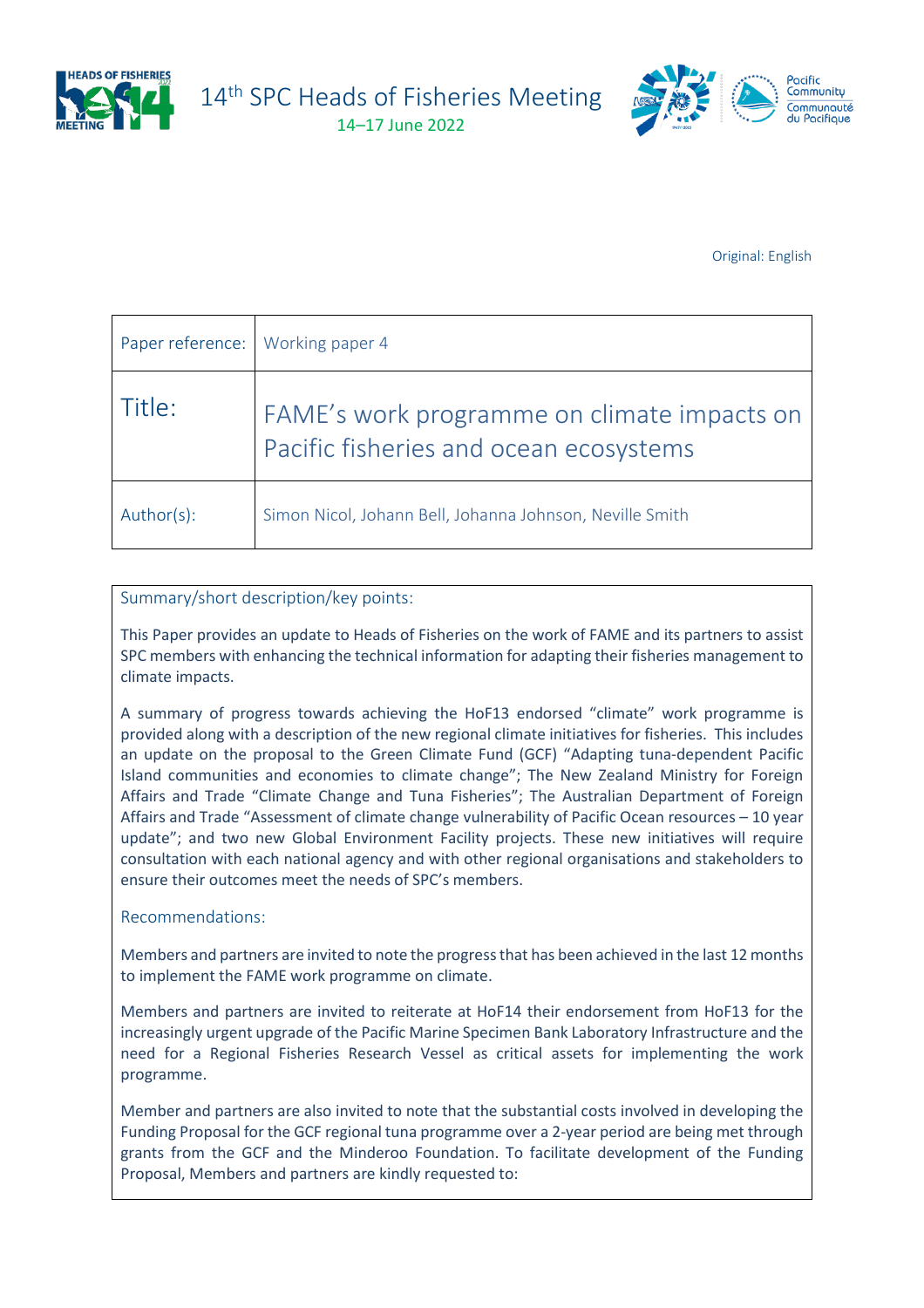- Note the large number of technical studies to be delivered by SPC, FFA and FAO, and the numerous environmental and social studies to be done by the selected consulting company;
- Collaborate with Conservation International (CI), the project partners and consultants to facilitate stakeholder engagements for several of the studies required by the GCF;
- Assist consultants to identify practical, national and regional financing mechanisms, and supporting policies, to sustain increased access to tuna for domestic food security and operate the Advanced Warning System following completion of the GCF regional tuna programme;
- Consider the benefits of expanding the proposed membership of the Technical Advisory Group for the GCF regional tuna programme during the implementation phase to include a representative of the Minderoo Foundation's Sustainable Fisheries Program;
- Appoint a Chair and national representatives for the Oversight Committee for development of the GCF Funding Proposal, and identify the preferred modality for committee meetings; and
- Allocate a senior staff member within each national fisheries agency to be the focal point for liaison with CI and the other project partners regarding all activities associated with development of the GCF Funding Proposal.

Noting that all recent climate initiatives will require regular and ongoing consultation with members to ensure they meet their needs, members and partners are requested to discuss a consultation process that meets the requirements of the portfolio of all projects and alleviates consultation fatigue, maximises efficiencies and ensures that duplication of activities is avoided. HoF may also wish to consider how this consultation could work with other climate initiatives in the region that are under the leadership of other organisations. An option toward this is outlined in Annex 2.

Members and partners are invited to nominate a senior staff member within each national fisheries agency to be the focal point for liaison on the climate change fisheries initiatives in the region.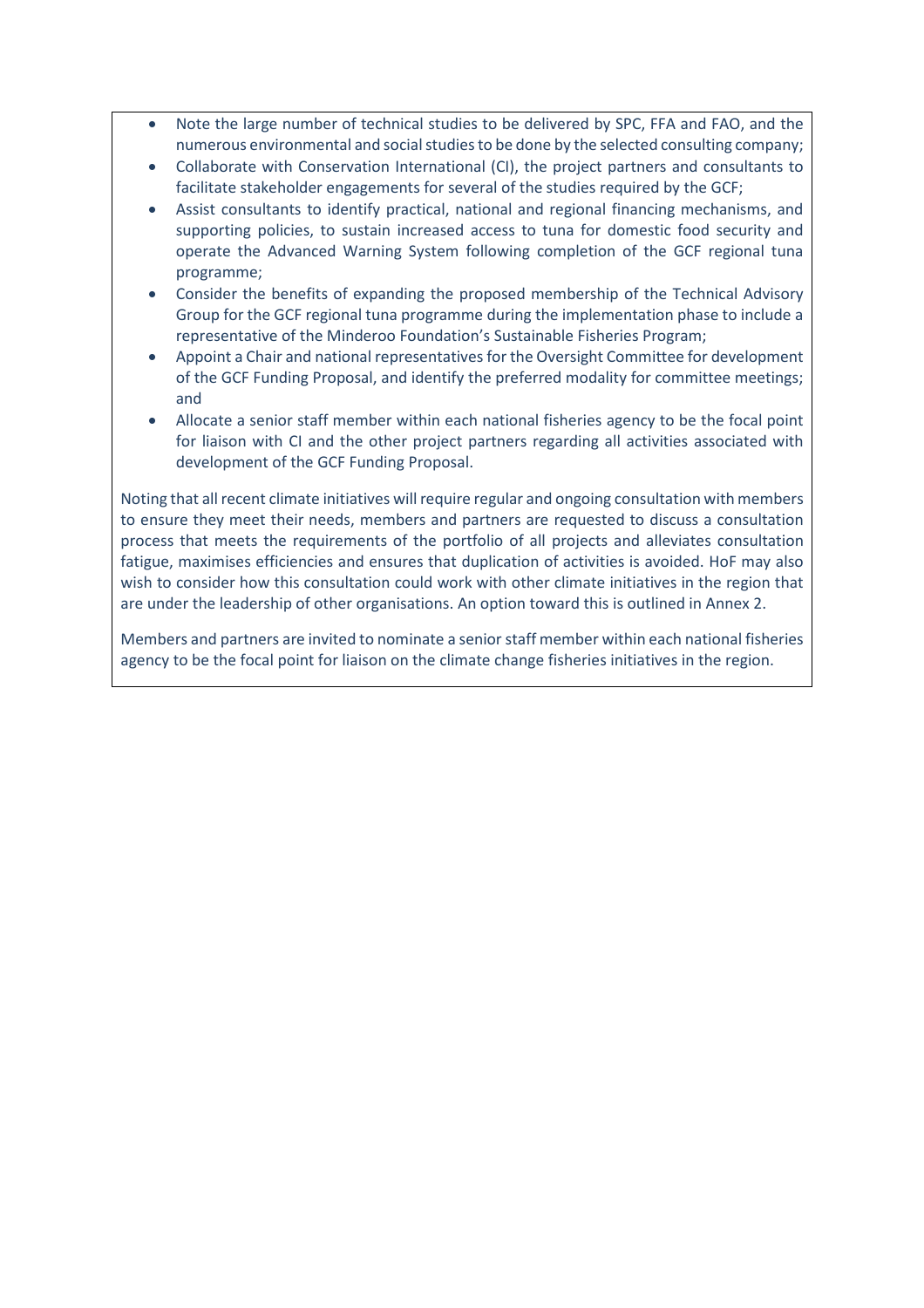

# Background

- 1. This working paper provides HoF14 with:
	- an update on FAME's work programme on climate impacts on Pacific Fisheries and the ocean ecosystems they are dependent upon.
	- a progress update and specification of responsibilities for four key regional initiatives:
		- i. The Green Climate Fund "Adapting tuna-dependent Pacific Island communities and economies to climate change".
		- ii. The New Zealand Ministry for Foreign Affairs and Trade "Climate Change and Tuna Fisheries".
		- iii. The Australian Department of Foreign Affairs and Trade "Assessment of climate change vulnerability of Pacific Ocean resources – 10 year update".
		- iv. The Global Environment Facility "Sustainable Management of Tuna Fisheries and Biodiversity Conservation in the Areas Beyond National Jurisdiction" and "Mainstreaming climate change adaptation and resilience and ecosystembased management approaches into the sustainable management of the highly migratory fish stocks of the Western and Central Pacific Ocean" (OFMP3).

### FAME's work programme on climate impacts

- 2. The work programme was presented and endorsed at the 13th Heads of Fisheries meeting (see HoF13\_WP6). The endorsed work programme included three thematic areas: knowledge generation; regional and national capability; and solutions. Annex 1 provides a summary of the performance against identified KRAs in each of these theme areas. Progress reporting has adopted the same indicator approach as used in HoF14 WP1 "FAME Results Reporting 2021".
- 3. The capability for FAME to efficiently and effectively implement the endorsed work programme is dependent on the completion of essential research infrastructure described in HOF14\_IP-04

# The Green Climate Fund "Adapting tuna-dependent Pacific Island communities and economies to climate change"

### *Status*

4. The revised version of the Concept Note for the GCF regional tuna programme endorsed by HoF12 was subsequently approved by GCF's Climate Investment Committee in May 2021 and the final version was posted on the GCF website at [https://www.greenclimate.fund/document/adapting-tuna-dependent-pacific-island](https://www.greenclimate.fund/document/adapting-tuna-dependent-pacific-island-communities-and-economies-climate-change)[communities-and-economies-climate-change](https://www.greenclimate.fund/document/adapting-tuna-dependent-pacific-island-communities-and-economies-climate-change)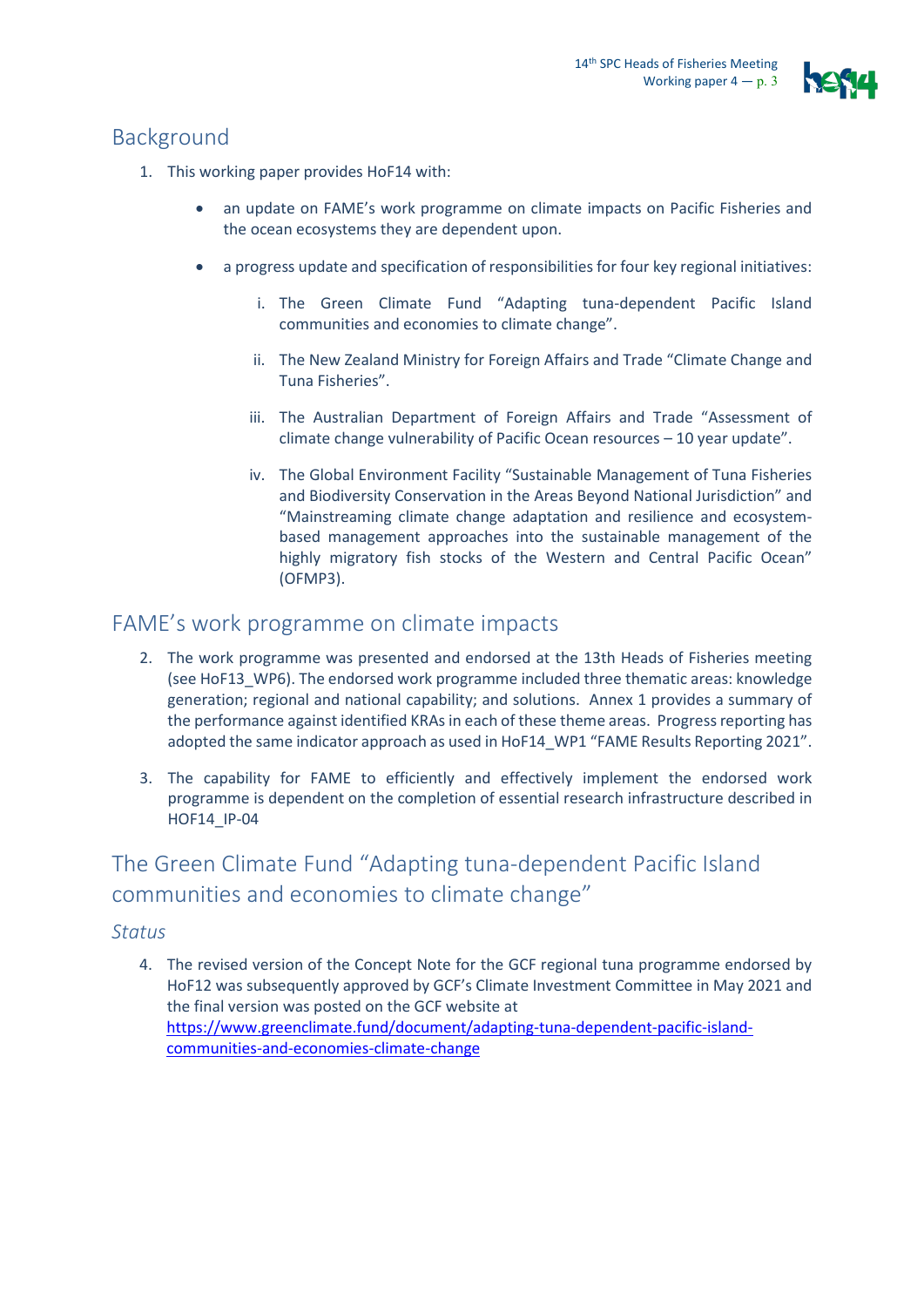

- 5. Following approval of the Concept Note, Conservation International (CI) and the project partners (SPC, FFA, FAO and SPREP) developed the budget and Terms of Reference (ToR) for consultants and staff to complete the studies and analyses needed to address all the GCF requirements for a Funding Proposal.
- 6. Conservation International also coordinated the efforts required to raise grant funding of USD 2.875 million necessary to prepare the Funding Proposal over a 2-year period. An application was then made to GCF for the maximum Programme Preparation Facility (PPF) grant of USD 1.5 million. The PPF application was developed in consultation with the project partners and with the National Designated Authorities (NDAs) and Heads of Fisheries in each of the 14 countries participating in the GCF regional tuna programme. During this process, some NDAs and HoFs requested the establishment of an 'Oversight Committee', comprised only of representatives of the participating countries, to help guide and monitor the development of the Funding Proposal.
- 7. The complete draft of the PPF application was shared with the GCF Secretariat, which requested minor revisions in November 2021. The No Objection Letters (NOLs) required by GCF for approval of PPF applications were obtained from all NDAs by mid February 2022 and the PPF application was approved by GCF on 1 March 2022 and posted on their website at [https://www.greenclimate.fund/document/ppf-adapting-tuna-dependent-pacific-island](https://www.greenclimate.fund/document/ppf-adapting-tuna-dependent-pacific-island-communities-and-economies-climate-change)[communities-and-economies-climate-change](https://www.greenclimate.fund/document/ppf-adapting-tuna-dependent-pacific-island-communities-and-economies-climate-change) The grant agreement for the PPF and disbursement of the USD 1.5 million will be coordinated and managed on behalf of the GCF by the United Nations Office for Project Services (UNOPS).
- 8. To obtain the remaining co-finance of USD 1.375 million needed to cover the full cost of preparing the Funding Proposal, CI submitted a proposal to the Minderoo Foundation. Conservation International is pleased to report that this proposal was approved on 5 April 2022 and is now included in the Foundation's Sustainable Fisheries Program. Mr Keith Twyford from the Minderoo Foundation formally announced their commitment to supporting the development of the Funding Proposal for the GCF regional tuna programme at the Our Oceans Conference in Palau [\(https://ourocean2022.pw/commitments/\)](https://nam04.safelinks.protection.outlook.com/?url=https%3A%2F%2Fourocean2022.pw%2Fcommitments%2F&data=05%7C01%7Cjkittinger%40conservation.org%7C454eb55d487b44df3c7908da294a4985%7Cc4de61a999b44c6a962ebd856602e8be%7C0%7C0%7C637867696289981329%7CUnknown%7CTWFpbGZsb3d8eyJWIjoiMC4wLjAwMDAiLCJQIjoiV2luMzIiLCJBTiI6Ik1haWwiLCJXVCI6Mn0%3D%7C3000%7C%7C%7C&sdata=iTrNVNohKvWlDFqYaiDwitKw73jfoTfZuvZTAmS3Z9g%3D&reserved=0).
- 9. The USAID Climate Ready Program has also expressed interest in supporting development of the Funding Proposal if the project partners identify the need to strengthen a particular activity in the months ahead.

### *Anticipated starting date for preparing the Funding Proposal*

- 10. The project partners are planning to begin work on the Funding Proposal on 1 July 2022. However, the anticipated starting date will be contingent on signature of the following agreements:
	- Grant Agreement between UNOPS and CI for the expenditure of USD 1.5 million;
	- Grant and Collaboration Agreement between Minderoo Foundation and CI for the expenditure of USD 1.375 million (due to be signed before the end of May);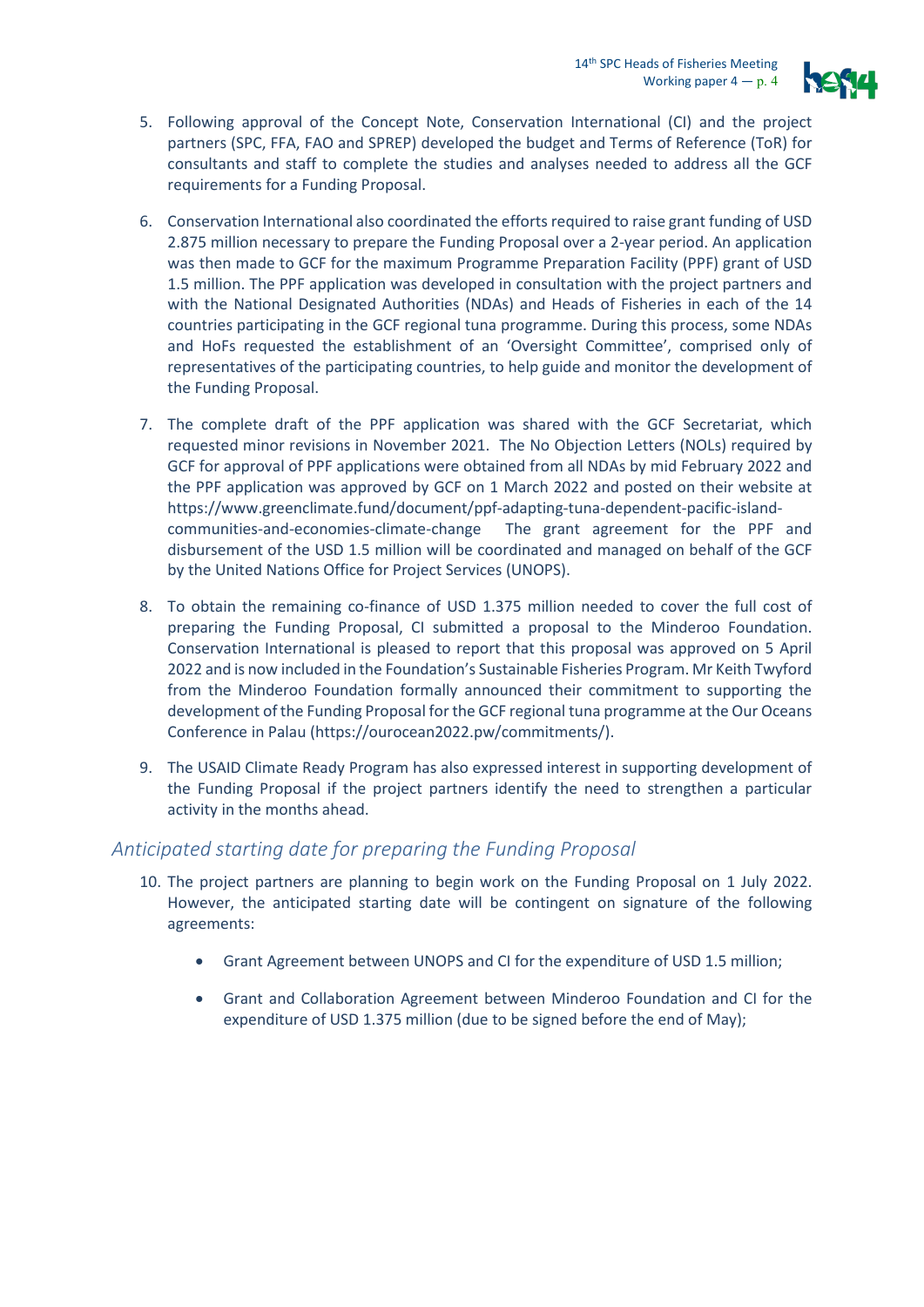

- Grant Agreement between CI and SPC for Technical Studies 1-10, including the Feasibility Study, described under PPF Activity 1 (https://www.greenclimate.fund/document/ppf-adapting-tuna-dependent-pacificisland-communities-and-economies-climate-change);
- Service Agreement between CI and FFA for Technical Study 11 [\(https://www.greenclimate.fund/document/ppf-adapting-tuna-dependent-pacific](https://www.greenclimate.fund/document/ppf-adapting-tuna-dependent-pacific-island-communities-and-economies-climate-change)[island-communities-and-economies-climate-change\)](https://www.greenclimate.fund/document/ppf-adapting-tuna-dependent-pacific-island-communities-and-economies-climate-change);
- Service Agreement between CI and FAO for Technical Study 12 [\(https://www.greenclimate.fund/document/ppf-adapting-tuna-dependent-pacific](https://www.greenclimate.fund/document/ppf-adapting-tuna-dependent-pacific-island-communities-and-economies-climate-change)[island-communities-and-economies-climate-change\)](https://www.greenclimate.fund/document/ppf-adapting-tuna-dependent-pacific-island-communities-and-economies-climate-change); and
- Service Agreement between CI and a consulting firm with experience in preparing GCF Funding proposals to complete all the studies described under PPF Activities 2-4 (see RFP a[t https://cicloud.s3.amazonaws.com/docs/default-source/s3](https://cicloud.s3.amazonaws.com/docs/default-source/s3-library/rfps/oceans-gcf-ppf-001-rfp-fnl-rev-22apr-v2.pdf?sfvrsn=fc946aa1_2) [library/rfps/oceans-gcf-ppf-001-rfp-fnl-rev-22apr-v2.pdf?sfvrsn=fc946aa1\\_2\)](https://cicloud.s3.amazonaws.com/docs/default-source/s3-library/rfps/oceans-gcf-ppf-001-rfp-fnl-rev-22apr-v2.pdf?sfvrsn=fc946aa1_2).
- 11. In anticipation of these arrangements being in place by 1 July, SPC has issued a Request for Proposals (RFP) for each of the 10 Technical Studies it will be delivering to help build the Funding Proposal. FFA and FAO will also be commissioning appropriate consultants. CI has issued an RFP to deliver PPF Activities 2-4 from consulting companies with experience in developing complex public funding proposals, and advertised for a Technical Adviser to strengthen the team at CI responsible for preparing the Funding Proposal.

#### *Timeframe for writing the Funding Proposal*

- 12. Once UNOPS makes the first disbursement of PPF grant funds to CI, the Funding Proposal has to be submitted to the GCF Board within two years. The project partners anticipate that 18 months will be required to develop a complete draft of the Funding Proposal, given the size and complexity of the proposal which is seeking a grant of ~USD 70 million to be implemented over seven years for the benefit of 14 Pacific Island countries.
- 13. To meet the timeline requirements of the GCF, CI is specifying that project partners and consultants have to deliver the commissioned studies to the necessary standard within 15 months. CI will then assemble the information into the GCF Funding Proposal package in consultation with the project partners and participating countries within three months. The final six months of the PPF period will be used for review of the Funding Proposal by the GCF Secretariat and GCF's Independent Technical Advisory Panel (ITAP), revision to the proposal by the project partners and consultants to address any issues raised by the GCF, and final clearance of the Funding Proposal by the GCF Secretariat before submission to the GCF Board for approval.

#### *Actions required by HoF*

14. To facilitate development of the Funding Proposal for the GCF regional tuna programme, Heads of Fisheries are kindly requested to: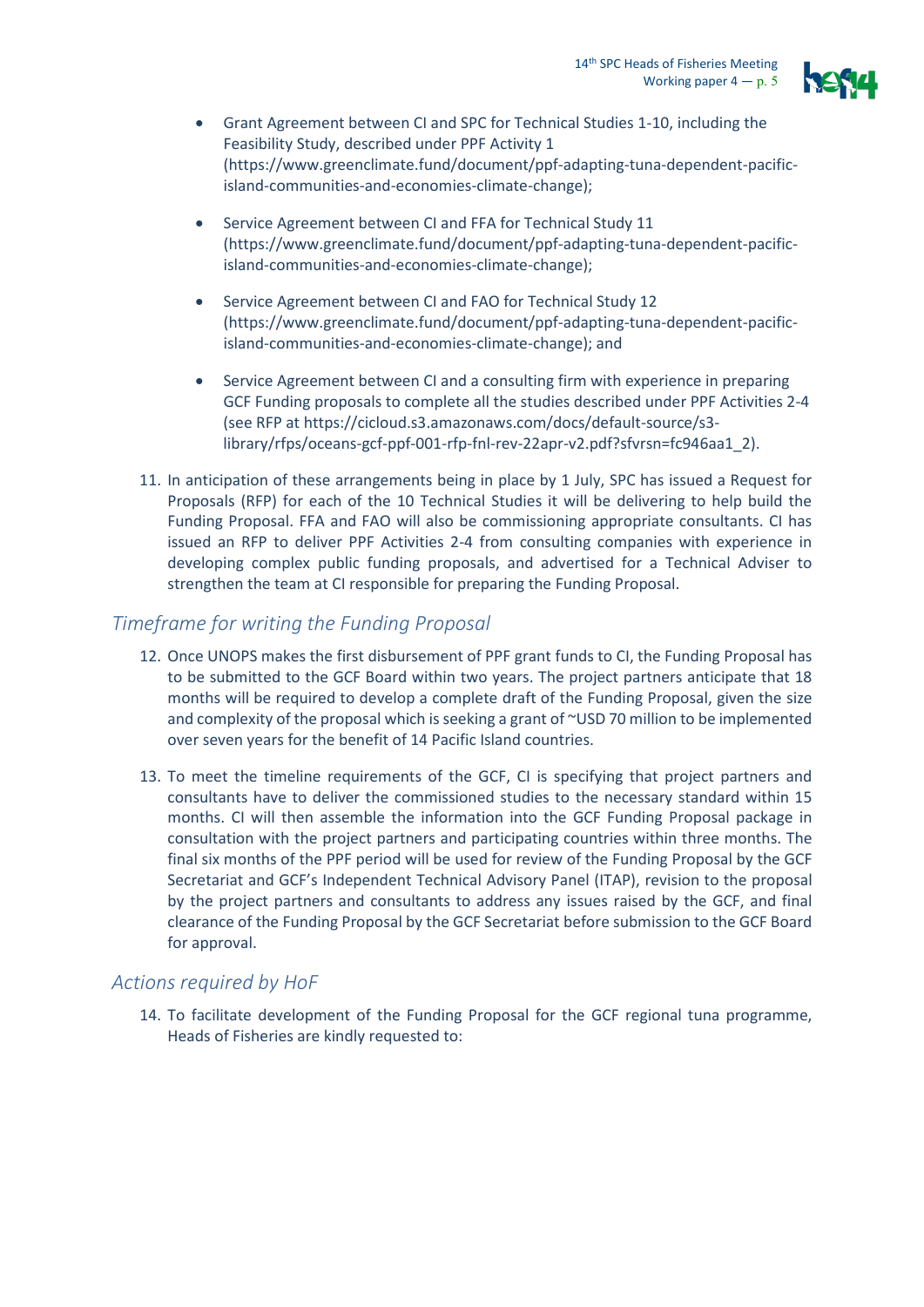

- Note the large number of technical studies to be delivered by SPC, FFA and FAO, and the numerous environmental and social studies to be done by the selected consulting company;
- Collaborate with CI, the project partners and consultants to facilitate stakeholder engagements for several of the studies required by the GCF;
- Assist consultants to identify practical, national and regional financing mechanisms, and supporting policies, to sustain increased access to tuna for domestic food security and operate the Advanced Warning System following completion of the GCF regional tuna programme;
- Consider the benefits of expanding the proposed membership of the Technical Advisory Group for the programme during the implementation phase to include a representative of the Minderoo Foundation's Sustainable Fisheries Program;
- Appoint a Chair and national representatives for the Oversight Committee for development of the Funding Proposal, and identify the preferred modality for committee meetings; and
- Allocate a senior staff member within each national fisheries agency to be the focal point for liaison with CI and the other project partners regarding all activities associated with development of the Funding Proposal.

### The New Zealand Ministry for Foreign Affairs and Trade "Climate Change and Tuna Fisheries"

15. New Zealand announced at HoF13 a commitment of NZD1,882,452 to:

- Update the 2011 climate vulnerability assessment for oceanic fisheries (coordinated with the Australian DFAT initiative described below).
- Evaluate and integrate climate indicators into tuna fisheries management.
- Integrate climate impacts into annual climate report cards (existing and new).
- Foster closer collaboration amongst the IPCC processes in the Pacific region to increase the profile of fisheries and ocean issues in UNFCCC negotiations (particularly with New Zealand agencies and Universities.
- 16. It is preferred that the development and evaluation of the climate indicators is a "bottom-up" driven process so that the candidate indicators chosen have the most relevant baselines and support fisheries management. It is important that FAME are able to share/discuss these requirements early with the fishery managers (PNA, FFA and countries) so that SPC has some guidance on what indicators the SPC should monitor to best support member needs.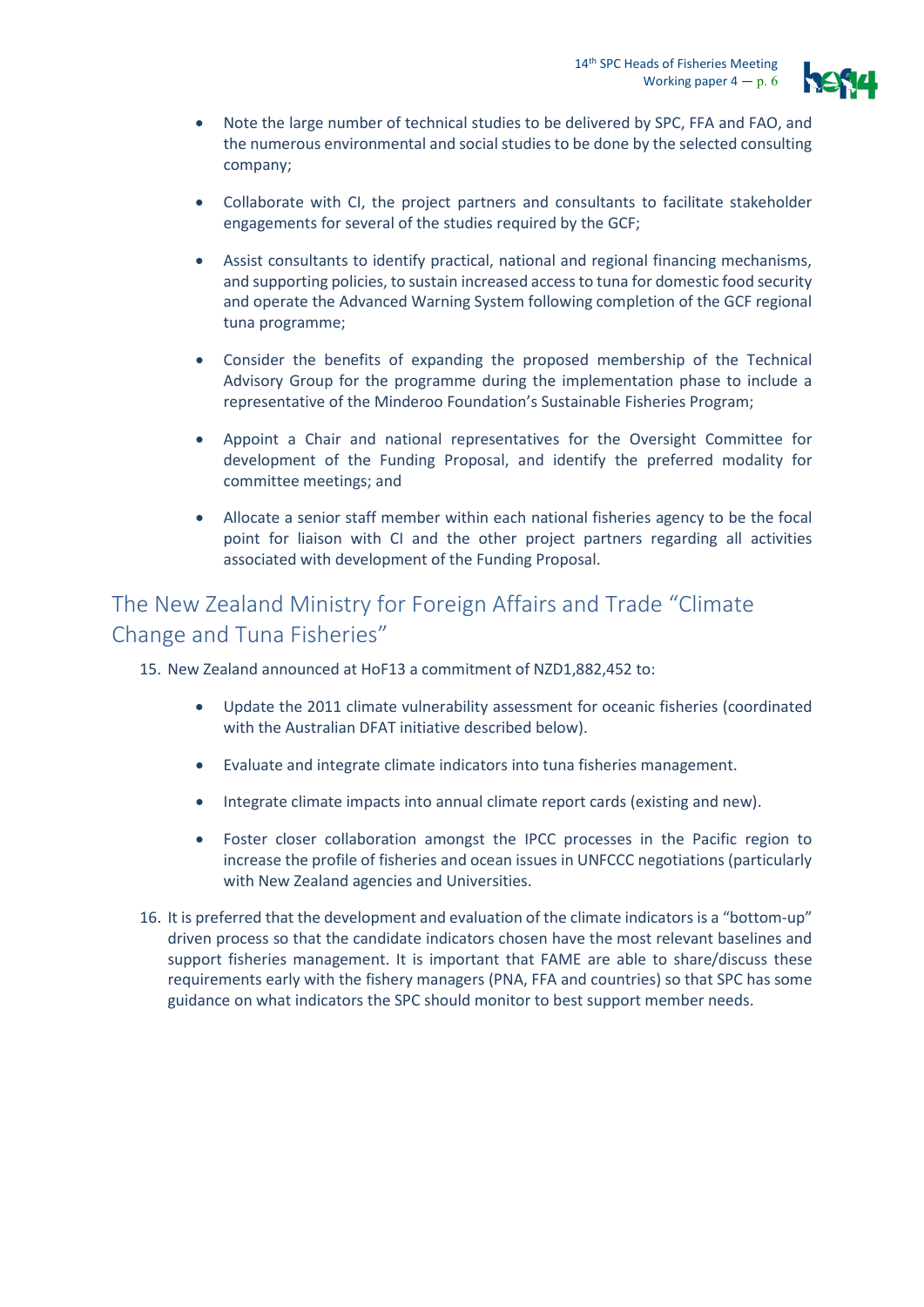

- 17. Potential candidate indicators have been presented to the scientific committee of WCPFC (see [https://meetings.wcpfc.int/node/12606\)](https://meetings.wcpfc.int/node/12606) to familarise the membership with their form and purpose.
- 18. To facilitate this dialogue, it would be preferable for a senior staff member within each national fisheries agency to be the focal point for liaison with SPC.
- 19. New Zealand and SPC have also commenced dialogue on options to scale-up this current investment as part of New Zealand's new climate finance initiative. Consultation with national fisheries agencies will be an important component of developing and prioritising any potential scale-up investment. The establishment of focal points within each agency will also facilitate this dialogue.
- 20. SPC has also initiated discussion with CSIRO and the Bureau of Meteorology (Australia) to integrate the tuna-climate indicators developed by this project into the 'Climate and Oceans Support Program in the Pacific' (COSSPac) initiative.

### The Australian Department of Foreign Affairs and Trade "Assessment of climate change vulnerability of Pacific Ocean resources – 10 year update"

- 21. The Australian Government has agreed to support the update the 2011 Assessment of climate change vulnerability of Pacific Ocean resources (coordinated with the oceanic fisheries assessment which is supported through the New Zealand initiative described above).
- 22. The update includes coastal fisheries and habitats and aquaculture technical analyses, and implications for food security, livelihoods and adaptation. This will involve completing a technical re-analysis, review, collation and synthesis of current climate science, coastal habitats, fisheries and demographic data to input to the updated assessment that can be extended as an online resource. The update will include coastal habitats (coral reefs, seagrass, mangroves) that support fisheries, how they are projected to change due to climate change and implications for food security and livelihoods. Linked to the coastal fisheries analysis is the technical re-analysis, review, collation and synthesis of current aquaculture data from all PICTs and the vulnerability to the latest climate change projections to input to the updated assessment. The aquaculture update is proposed to be conducted through the CFAP Aquaculture team. The coastal fisheries and habitat component is proposed to be undertaken by both CFAP and a specialist consultant team from  $C_2O$  Pacific.
- 23. The project will include a science management and editorial services component which will be based part-time at SPC Noumea in the FAME Division. It will coordinate all the technical science analysis components to deliver a comprehensive assessment for the Pacific region and all 22 PICTs. The position will be responsible for coordinating the different analyses (including for oceanic fisheries), input from technical experts through a Technical Working Group, guiding and leading the science writing process with all authors, compiling the sub-sectoral analyses into summaries for each PICT, and coordinating the design and publication process within SPC requirements. The Editorial role will need to be appointed at the start of the project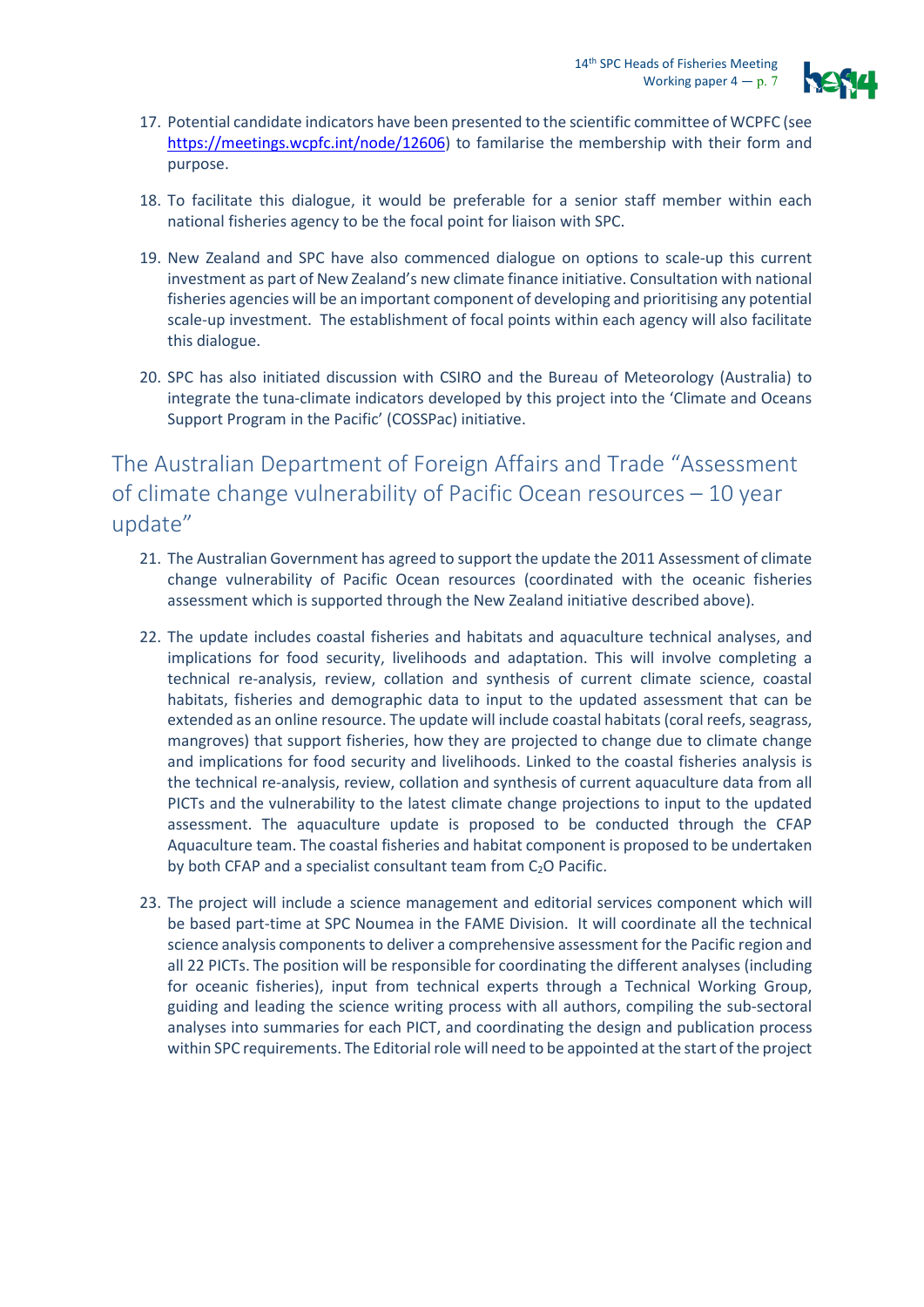

for a period of 2 years, will report directly to the SPC FAME Division, and will most likely be under a contractor arrangement.

- 24. Resourcing for publication and extension of results includes design and layout of publication (either as an e-book or printed), supporting infographics and an interactive web tool. The dissemination of the project results is expected to be varied and will be outlined in a Communication Strategy to be developed early in the project, and could include additional products such as videos, fact sheets etc. The publication of outputs is proposed to be delivered by the SPC publications team (potentially with external provider for some elements) and would align with the SPC Communication Guidelines.
- 25. Project completion is expected by December 2023, with an official launch in early 2024.
- 26. The results of this project along with the oceanic vulnerability assessment will be important contributors to the climate rationale to be included in the Funding Proposal for the GCF regional tuna programme.
- 27. This initiative will also need to preferably follow a "bottom-up" process so that outcomes and outputs best support member needs. To facilitate this dialogue, it would be preferable for a senior staff member within each national fisheries agency to be the focal point for liaison with SPC and the project team.

## The Global Environment Facility Initiatives

- 28. The Global Environment Facility has approved two new projects that include climate change components. Approval has been granted for a second Common Oceans project titled "Sustainable Management of Tuna Fisheries and Biodiversity Conservation in the Areas Beyond National Jurisdiction" and a third Oceanic Fisheries Management Project titled "Mainstreaming climate change adaptation and resilience and ecosystem-based management approaches into the sustainable management of the highly migratory fish stocks of the Western and Central Pacific Ocean". Both projects are expected to commence in July 2022.
- 29. The Sustainable Management of Tuna Fisheries and Biodiversity Conservation in the Areas Beyond National Jurisdiction project provides additional resources for updating the current Pacific climate projections from the 2-degree resolution CMIP5 to 1-degree resolution CMIP6 atmospheric models. The tuna climate projects will be global providing the first opportunity to evaluate potential changes in global supply chains of tuna. The project budget includes resources for WCPFC-wide consultation on climate change impacts and adaptation options.
- 30. The FFA-led Mainstreaming climate change adaptation and resilience and ecosystem-based management approaches into the sustainable management of the highly migratory fish stocks of the Western and Central Pacific Ocean (OFMP3) project provides resources to further evaluate the impacts on tuna dependent ecosystems, including the impacts on bycatch and other food security species and to improve understanding and modelling of oceanographic drivers on these key resources. The ultimate aim of this component is to expand the knowledge base on and identify changes in the ecosystem and their effects on tuna stock distribution including climate change impacts and connectivity across high seas and EEZs.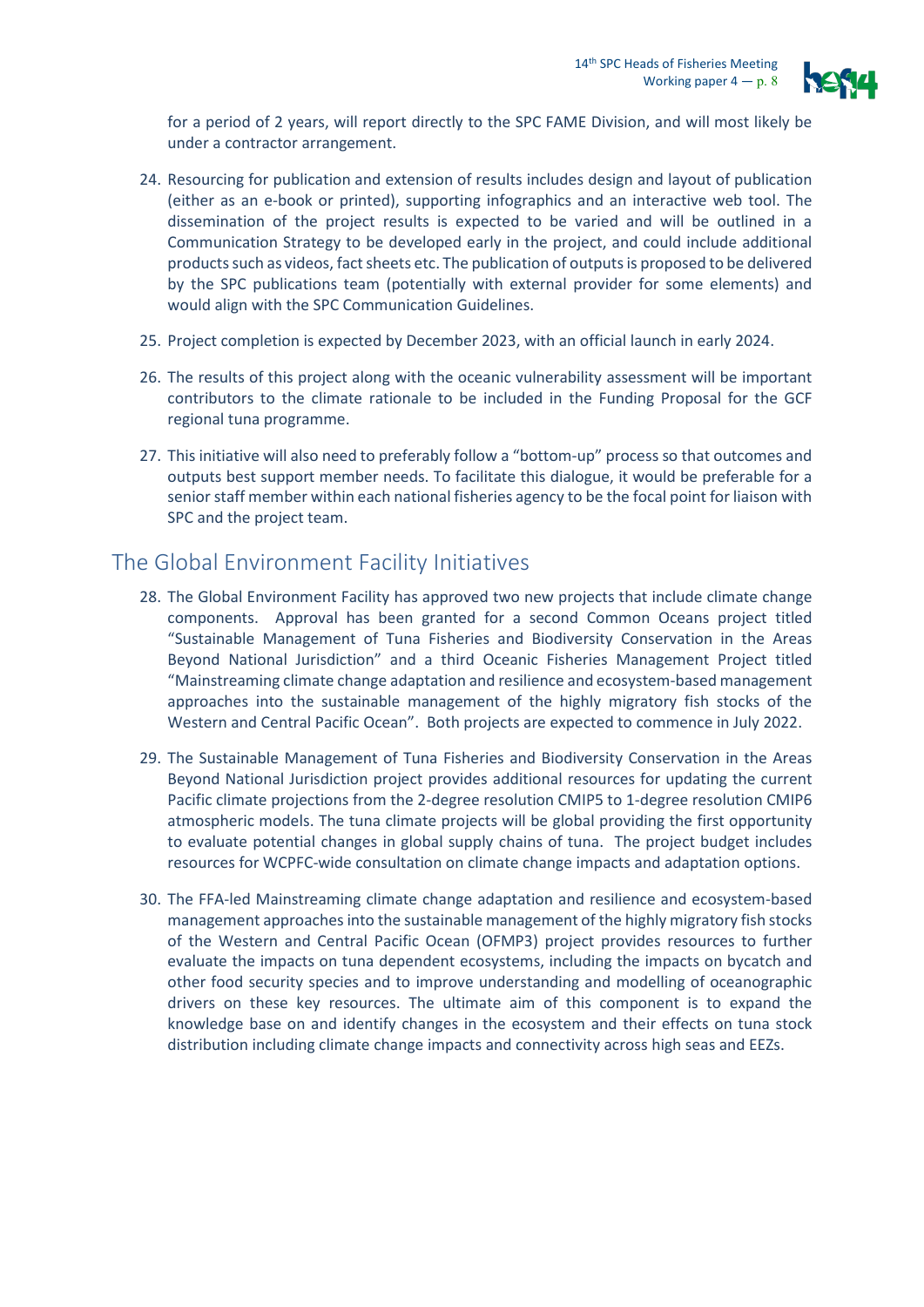

31. Both GEF projects have a 5-year duration. OFMP3 is anticipated to begin in July 2022.

### Recommendations to HoF14

- 32. HoF14 note the progress that has been achieved in the last 12 months to implement the FAME work programme on climate.
- 33. HoF14 reiterate their endorsement at HoF13 for the upgrade of the Pacific Marine Specimen Bank Laboratory Infrastructure and the need for a Regional Fisheries Research Vessel as critical assets (see HoF14\_IP-04) for implementing the work programme and implementing the new regional climate initiatives.
- 34. Noting that all recent initiatives will require regular and ongoing consultation with members to ensure they meet their needs, HoF14 is requested to discuss a consultation process that meets the needs of all projects and alleviates consultation fatigue, maximises efficiencies and ensures that duplication of activities is avoided. HoF14 may also need to consider how this consultation could work with other climate initiatives in the region under the leadership of other organisations (e.g. FFA). One option to initiate discussion is outlined in Annex 2 of this working paper.
- 35. To assist FAME with planning of projects and their implementation, allocate a senior staff member within each national fisheries agency to be the focal point for liaison on the climate change initiatives in the region.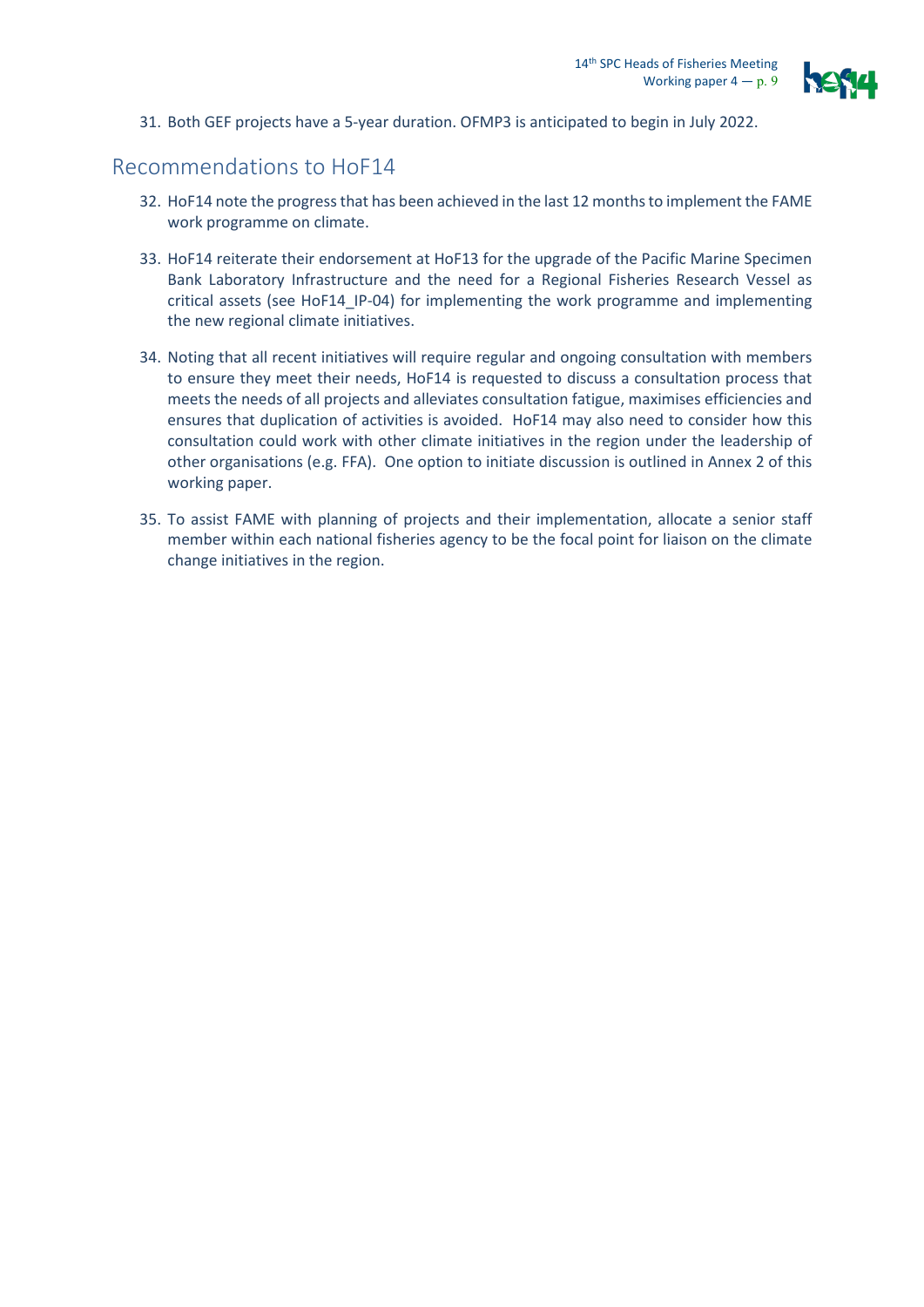

# Annex 1. Progress reporting – FAME's climate work programme

| <b>Theme: Knowledge</b><br><b>Generation</b> |                 | <b>Theme: Generation o</b><br>and National Capabil                           |  |  |
|----------------------------------------------|-----------------|------------------------------------------------------------------------------|--|--|
| <b>KRA</b>                                   | <b>Progress</b> | <b>KRA</b>                                                                   |  |  |
| Fishery<br>vulnerability                     |                 | <b>Information fystems</b>                                                   |  |  |
| <b>Species</b><br>vulnerabilities            | з               | <b>Attachments</b>                                                           |  |  |
| Range shifts                                 |                 | Post graduate<br>qualification                                               |  |  |
| <b>Marine</b><br>heatwave<br>impacts         | 3               | Short course<br>curriculum                                                   |  |  |
| Adaptive<br>capacity                         |                 | Partnerships                                                                 |  |  |
| Data systems                                 | 3               | Secondment, visiting<br>fellows, resident<br>thinkers                        |  |  |
| <b>Stock</b><br>dynamics                     | 2               | <b>Progress k</b>                                                            |  |  |
| <b>Fishery</b><br>forecasting                |                 | Significan<br>Progress towa<br>or exceeded t<br>or reported m<br>and impacts |  |  |
| Ocean<br>forecasting                         | 3               | Some pro<br>Some progres<br>towards meet<br>(50-99%) or r                    |  |  |
| Adaptation<br>triggers                       | 3               | and few outco<br>No overa<br>No overall pr<br>made in this I                 |  |  |
| Gear<br>innovation                           | 2               | (1-49%) or the<br>available in th<br>Moving a                                |  |  |
| Food systems                                 | 2               | making p<br>There is nega<br>this KRA last<br>available in th                |  |  |

| Theme: Knowledge<br><b>Generation</b> |                 | <b>Theme: Generation of Regional</b><br>and National Capability |                 | <b>Theme: Solutions</b>             |                 |
|---------------------------------------|-----------------|-----------------------------------------------------------------|-----------------|-------------------------------------|-----------------|
| <b>KRA</b>                            | <b>Progress</b> | <b>KRA</b>                                                      | <b>Progress</b> | <b>KRA</b>                          | <b>Progress</b> |
| Fishery<br>vulnerability              |                 | <b>Information fystems</b>                                      | 3               | Responsive<br>monitoring<br>systems |                 |
| Species<br>vulnerabilities            | 3               | Attachments                                                     | 2               | Indicators                          |                 |
| Range shifts                          |                 | Post graduate<br>qualification                                  |                 | MSE compatible<br>products          |                 |
| Marine<br>heatwave<br>impacts         | 3               | Short course<br>curriculum                                      |                 | Economic<br>forecasts               |                 |
| Adaptive<br>capacity                  |                 | Partnerships                                                    |                 | Decision ready<br>products          |                 |
| Data systems                          |                 | Secondment, visiting<br>fellows, resident<br>thinkers           |                 | Small-scale<br>tuna fisheries       |                 |

| <b>Theme: Solutions</b>             |                 |  |  |  |
|-------------------------------------|-----------------|--|--|--|
| <b>KRA</b>                          | <b>Progress</b> |  |  |  |
| Responsive<br>monitoring<br>systems |                 |  |  |  |
| Indicators                          |                 |  |  |  |
| MSE compatible<br>products          |                 |  |  |  |
| Economic<br>forecasts               |                 |  |  |  |
| Decision ready<br>products          |                 |  |  |  |
| Small-scale<br>tuna fisheries       |                 |  |  |  |

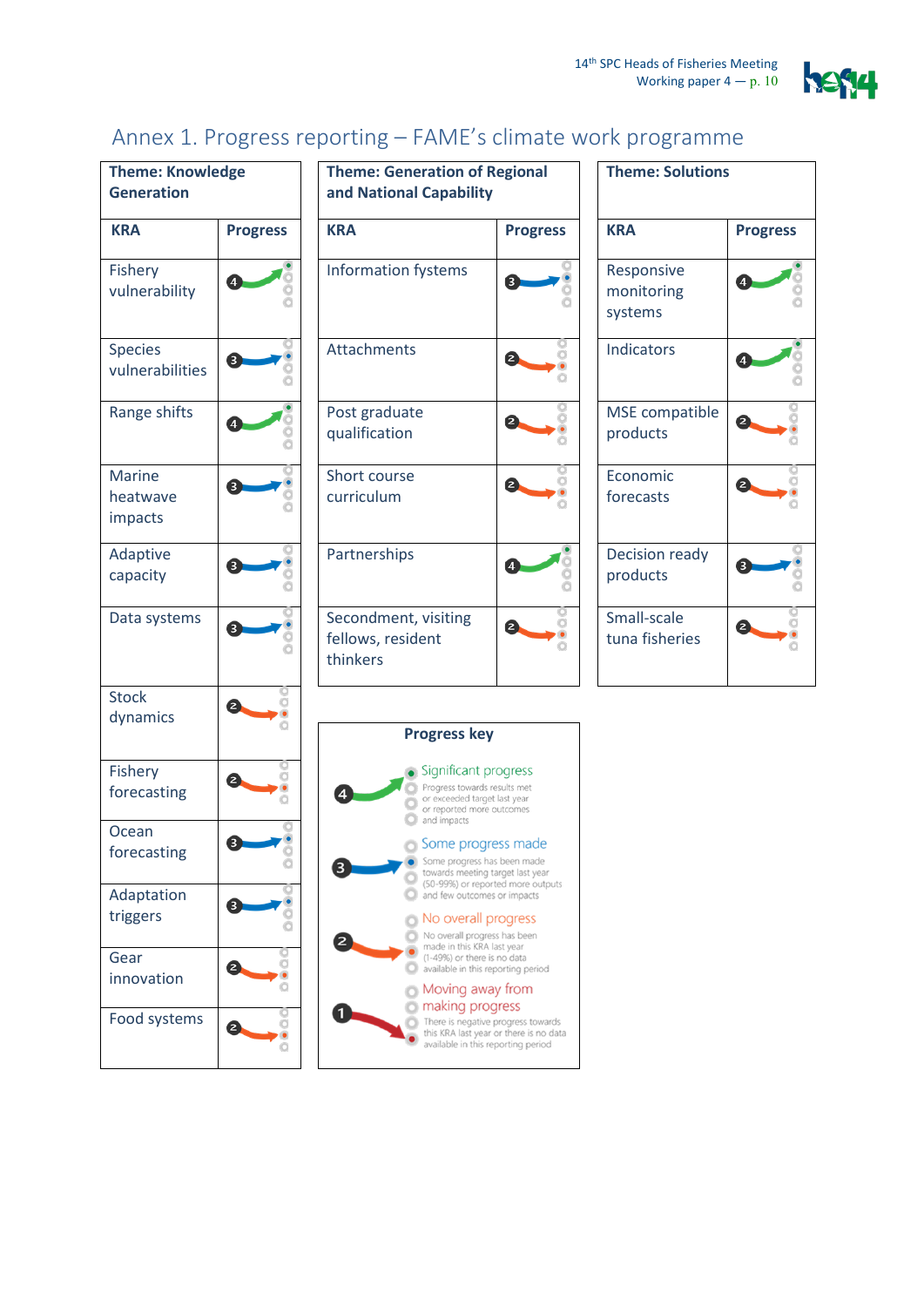

## Annex 2. Draft terms of reference: Advisory and Oversight Committee for SPC Fisheries/Climate Change Initiatives

#### *Membership*

The primary membership of Technical Advisory and Oversight Committee for SPC Fisheries/Climate Change Initiatives are the Pacific Community (SPC), Pacific Islands Forum Fisheries Agency (FFA) and the Office of the Parties to the Nauru Agreement (PNAO).

The Committee may invite participants from a broad range of stakeholders including, but not limited to: the secretariats of the WCPFC and the Secretariat of the Pacific Regional Environment Programme (SPREP), wider WCPFC members, fishing and seafood industry members, Environmental Non-Government Organisations (ENGOs), other Regional Fisheries Management Organisation (RFMO) secretariats, and other expertise-based groups or individuals.

The Committee will be chaired by an SPC member on a rotational basis.

#### *Context*

Climate change represents a significant threat to the long-term sustainability of fisheries in the Pacific, including tuna. The predicted climate-driven changes in the relative biomass of tuna within the exclusive economic zones (EEZs) of small island developing states (SIDS) and in high-seas areas, pose significant challenges to the effective long-term management of tuna fisheries, and to the vital contributions of tuna to national economies. Coastal fisheries are expected to decline in productivity over the coming decades creating critical shortfalls in the region's food security requirements; increased access to tuna for domestic consumption will be needed to fill the gap in fish supply.

A growing recognition of the climate threat to fisheries in the Pacific led to the adoption of a resolution on climate change at the 2019 Western and Central Pacific Fisheries Commission (WCPFC; Resolution 2019-01) and the prioritisation of the need for urgent action to adapt fisheries to climate impacts by the region's Fisheries Ministers. This motion resolved, among other things, to support further science on the relationship between climate and fisheries, as well as to the development of conservation and management measuresto build resilience on the potential impacts of climate change on target stocks, non-target species, and species belonging to the same ecosystem or dependent on or associated with the target stocks as well as the impact dependent industries and livelihoods.

Pacific Island countries, regional agencies, and civil society groups are now co-developing a series of inter-related initiatives to support climate-resilient Pacific tuna fisheries. Ultimately, the creation of a climate-smart jurisdiction in the Pacific through a set of well-coordinated initiatives will support the long-term management of fisheries in the region. The need to establish an efficient and effective member-driven consultation and communication process to support alignment and coordination of the various workstreams related to climate change resilience in Pacific tuna fisheries has been identified as an important step to achieving this outcome.

#### *Purpose*

The Committee objective is to support alignment, collaboration, and coordination between active workstreams focused on driving climate resilience in Pacific fisheries. As such, a key objective is to